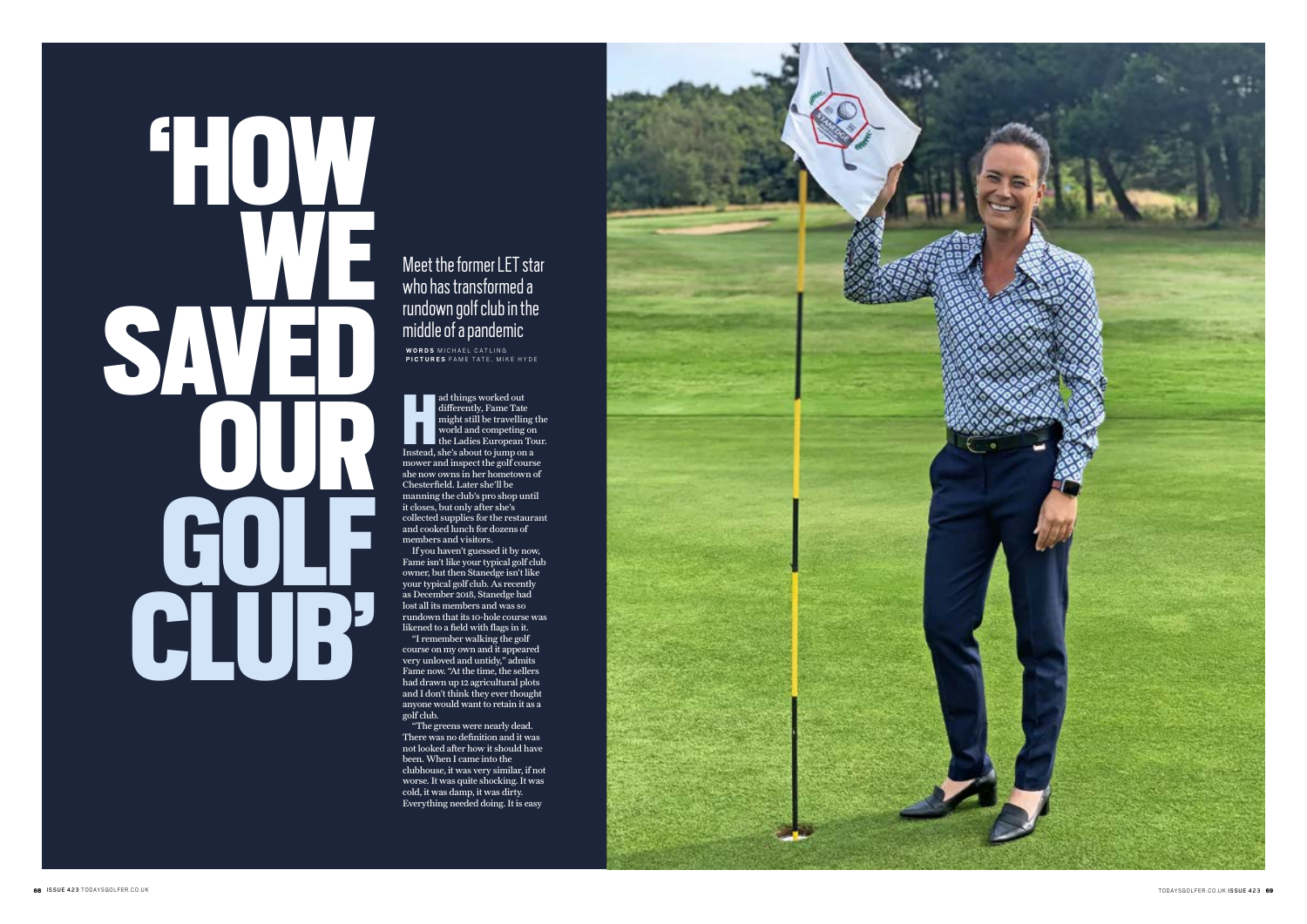

to forget now just how bad it was…"

As far as sales pitches go, it's hard to see the appeal of taking over a bedraggled golf club which everyone had seemingly given up on. There was also an issue of money, one that required a bank loan with her own house up as collateral. To her friends it represented a big gamble, though Fame says she never saw it that way.

"Stanedge wasn't a place that I held close to my heart, even though I only live five minutes away. It wasn't a sentimental purchase and it wasn't like I had always dreamed of owning a golf club either. It was never really a consideration but when the opportunity came around. it just seemed right. At the time I was looking for something new. Plus, it would have been a crying shame had the golf club remained closed. I saw it at its worst, but I could see past all the bad flaws because it had charm and it had potential."

Fame can still recall the moment she drove into the car park after purchasing the club on February 19, 2019, only to be greeted by numerous potholes, weeds and a mesh fencing that had almost blown down.

"I felt like a hamster on a wheel for the first week because there were so many things we had to get done," she recalls.

Fame puffs out her cheeks when asked what those changes entailed. "We've done such an awful lot, in such a short space of time, that I could probably write a book," she says, without the merest hint of hyperbole.

"We were stripping walls, ripping up flooring, we ended up rewiring the whole clubhouse... it was quite the introduction to running a golf club for the first time."

Up until that point, Fame was better known for her performances on the course, having competed on the Ladies European Tour and Asian Tour between 2004 and 2009. It was only because of injury that her playing career was cruelly cut short before her 30th birthday.

"I had to retire because I got osteoarthritis in my right shoulder," she explains. "I can still remember to this day feeling physically sick while hitting golf balls due to the pain in my right shoulder. I knew then that there was something really very wrong. I was 29 and literally felt like the rug had been pulled from under my feet. All I knew was golf and so I had to do an awful lot of

soul searching and seriously reassess my situation."

While she recovered from the first of three shoulder replacements, Fame completed two Open University courses: one in Business and Events Management and one in Health and Fitness Management, and briefly ran corporate hospitality golf days for Faldo Events. She left after six months to set-up the Fame Golf Academy in late 2013, which ultimately led to an ambassadorial role at Derbyshire Golf as a result of introducing more than 250 beginners to the sport.

Despite the many other responsibilities she now has, Fame is still heavily involved in the running of the Academy, which plays a major role in providing a pathway to membership at Stanedge. The club now boasts 260 members of widely differing abilities and has emerged as one of the most forward-thinking clubs in the country due to a combination of shrewd marketing and simple changes.



"Essentially, we've transformed a dead business into something that is thriving. One of the things I'm most proud about is that if you take away 30 of the old members who rejoined, we've effectively captured 230 new people. I always felt we could make a success of it, but we had to hit the ground running because when we started we had no income stream and no members. "We had an open day on Easter

Sunday in 2019 which got 100 people through the door. We also started a '6@6 golf league where people paid  $\overrightarrow{6}$  and played six holes and got a meal after. That ran for 20 weeks. Programmes and ideas like that were a necessity to get us back on the map and make people aware that we are still here."

Had it not been for the pandemic, it's likely Fame would still be running 'learn to play' sessions twice a week and getting involved in campaigns like Girls Golf Rocks. They've all had to take a backseat over the last two years while she's battled to save the business. She makes light of the fact she hired a head greenkeeper a day before the first lockdown, but for a while the financial implications were no laughing matter. There was pressure from the bank and red tape meant she was only able to furlough one of her eight members of staff.

"We were fortunate the pandemic didn't happen in 2019 because that would have killed us. We were lucky we had the support of our members.

**Main**From its position in the Peak .<br>District, Stanedge looks out across four counties.

**Below**Fame Tate's plan was to create a place that made non-golfers ever y bit as welcome as its members.





**Above**The club was founded in 1931, with just six members.